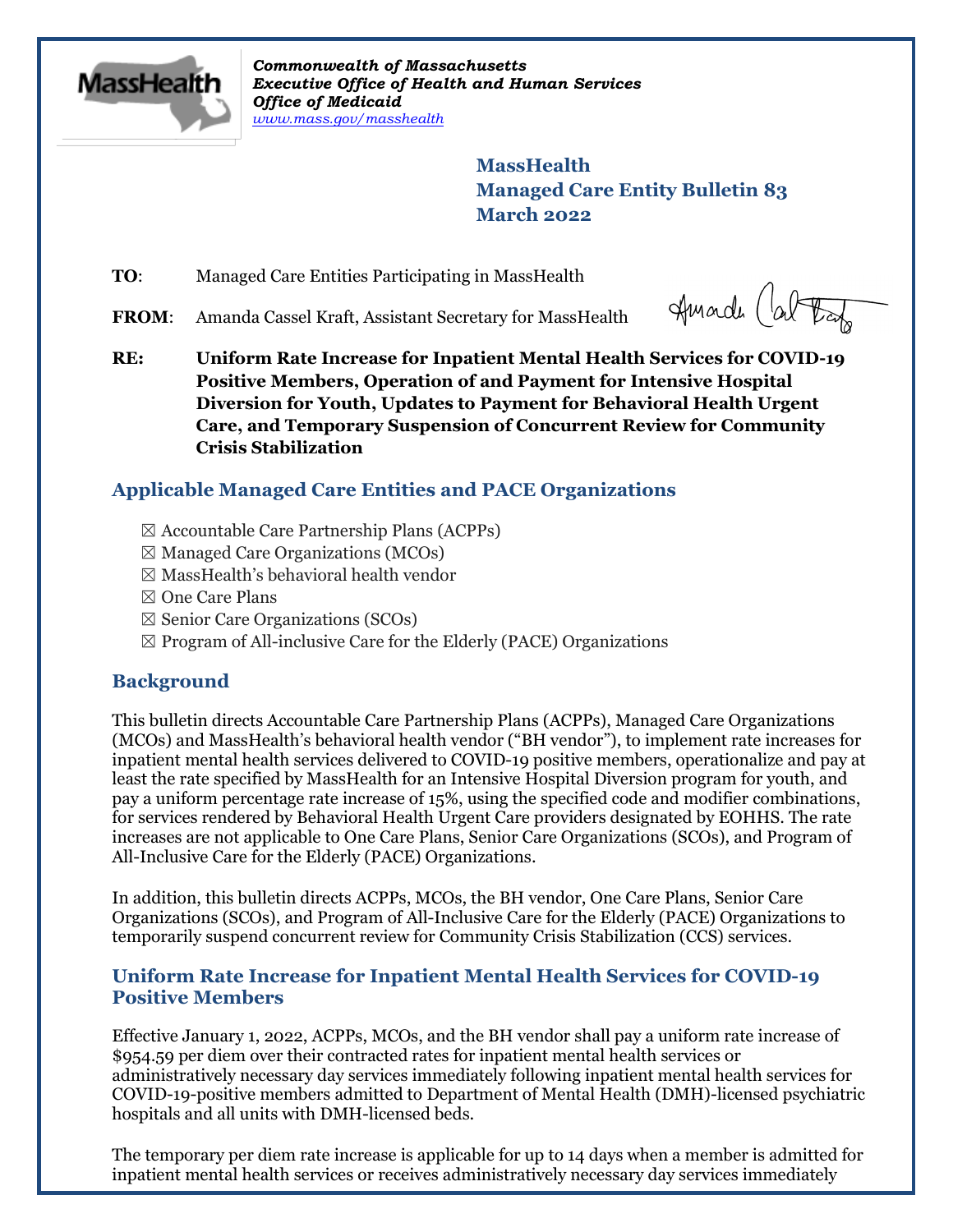**MassHealth Managed Care Entity Bulletin 83 March 2022 Page 2 of 13**

following inpatient mental health services, is confirmed positive for COVID-19 at the time of admission or within 96 hours of admission, and is not suspected of having become COVID-19 positive after admission due to exposure occurring within the admitting hospital. This rate increase shall remain in effect until May 1, 2022, or as otherwise directed by EOHHS.

This rate increase is not applicable to One Care Plans, SCOs, or PACE Organizations.

#### **Intensive Hospital Diversion for Youth**

Effective January 1, 2022, ACPPs, MCOs, and the BH vendor shall make the Intensive Hospital Diversion (IHD) program available, through their network of qualified In-Home Therapy providers, for youth up to age 21, as an alternative to 24-hour levels of care. MassHealth directs all ACPPs, MCOs, and the BH vendor to adopt uniform performance specifications for all CBHI services, including IHD. Claims paid for the IHD program will be included in the CBHI risk corridor.

ACPPs, MCOs, and the BH vendor shall pay IHD providers using Level II HCPCS code H2022 and modifier HE (H2022 – HE), Intensive Hospital Diversion Service for Children, per diem, and pay no less than \$175.19 per diem.

#### **Updates to Payment for Behavioral Health Urgent Care**

Effective February 1, 2022, ACPPs, MCOs, and the BH vendor are required to pay a uniform percentage rate increase over plans' negotiated rates for the specified services provided by Mental Health Centers that are designated as Behavioral Health Urgent Care provider sites. ACPPs, MCOs, and the BH vendor are required to pay these rates by using the appropriate codes, as detailed in Table 1 of this bulletin, with the Urgent Care modifier, GJ. ACPPs, MCOs, and the BH vendor are required to pay no less than the enhanced rates for the specified services provided at any Behavioral Health Urgent Care provider site in the plan's provider network. These codes may be subject to modification or change as directed by EOHHS. Please see [MCE Bulletin 76](https://www.mass.gov/doc/managed-care-entity-bulletin-76-behavioral-health-urgent-care-providers/download) for additional information. EOHHS will inform ACPPs, MCOs, and the BH vendor of which MHCs have been designated as Behavioral Health Urgent Care providers.

This rate increase is not applicable to One Care Plans, SCOs, or PACE Organizations.

#### **Temporary Suspension of Concurrent Review for Community Crisis Stabilization**

For 120 calendar days from the issuance of this bulletin, ACPPs, MCOs, the BH vendor, One Care Plans, SCOs, and PACE Organizations must suspend concurrent review requirements, if any, for Community Crisis Stabilization (CCS) services. ACPPs, MCOs, the BH vendor, One Care Plans, SCOs, and PACE Organizations may still require updates from CCS providers, at a minimum of every fourteen (14) calendar days, to enable plans to support discharge planning. Plans should continue to assist CCS providers in identifying and preparing for members' anticipated care needs following discharge from CCS.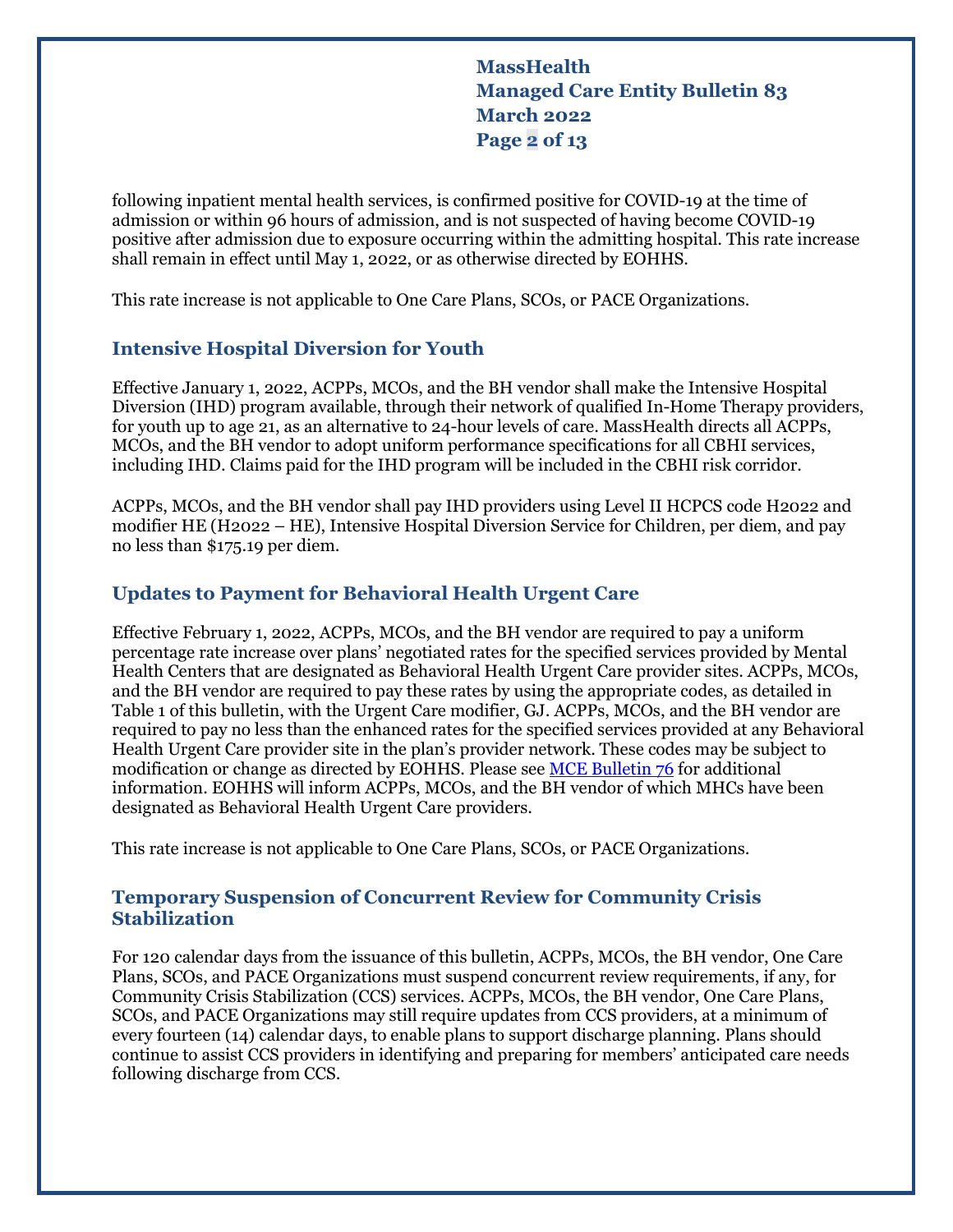#### **MassHealth Managed Care Entity Bulletin 83 March 2022 Page 3 of 13**

ACPPs, MCOs, the BH vendor, One Care Plans, SCOs, and PACE Organizations must work with CCS providers to proactively identify admitted members experiencing homelessness or at risk for homelessness and ensure these members are safely and appropriately discharged. Additional resources relative to assisting homeless members or members at risk of homelessness may be accessed via [Helping Patients who are Homeless or Housing Unstable.](https://www.mass.gov/info-details/helping-patients-who-are-homeless-or-housing-unstable) CCS providers may still be expected to notify plans of member discharges from CCS and must continue to ensure timely discharge to lower levels of care as clinically appropriate.

#### **MassHealth Website**

This bulletin is available on th[e MassHealth Provider Bulletins](http://www.mass.gov/masshealth-provider-bulletins) web page.

[Sign up](https://www.mass.gov/forms/email-notifications-for-masshealth-provider-bulletins-and-transmittal-letters) to receive email alerts when MassHealth issues new bulletins and transmittal letters.

#### **Questions**

If you have questions about the information in this bulletin, please contact the MassHealth Customer Service Center at (800) 841-2900, email your inquiry t[o providersupport@mahealth.net,](mailto:providersupport@mahealth.net) or fax your inquiry to (617) 988-8974.

#### **Table 1**

| <b>Procedure Code</b> | <b>Modifier Group</b>                                                                          | <b>Procedure Description</b>                                      |
|-----------------------|------------------------------------------------------------------------------------------------|-------------------------------------------------------------------|
| 90791                 | UG-Doctoral Level (Child<br>Psychiatrist); GJ-Behavioral<br>Health Urgent Care                 | Psychiatric Diagnostic Evaluation                                 |
| 90791                 | U6-Doctoral Level (MD / DO);<br>GJ-Behavioral Health Urgent Care                               | Psychiatric Diagnostic Evaluation                                 |
| 90791                 | AH-Doctoral Level (PhD, PsyD,<br>EdD); GJ-Behavioral Health<br><b>Urgent Care</b>              | Psychiatric Diagnostic Evaluation                                 |
| 90791                 | SA-Nurse Practitioner/Board<br>Certified RNCS and APRN-BC;<br>GJ-Behavioral Health Urgent Care | Psychiatric Diagnostic Evaluation                                 |
| 90791                 | HO-Master's Level; GJ-<br>Behavioral Health Urgent Care                                        | Psychiatric Diagnostic Evaluation                                 |
| 90791                 | U3-Intern (PhD, PsyD, EdD); GJ-<br>Behavioral Health Urgent Care                               | Psychiatric Diagnostic Evaluation                                 |
| 90791                 | U4-Intern (Master's); GJ-<br>Behavioral Health Urgent Care                                     | Psychiatric Diagnostic Evaluation                                 |
| 90792                 | Doctoral Level (Child<br>Psychiatrist); GJ-Behavioral<br>Health Urgent Care                    | Psychiatric Diagnostic Evaluation with<br><b>Medical Services</b> |
| 90792                 | Doctoral Level (MD / DO); GJ-<br>Behavioral Health Urgent Care                                 | Psychiatric Diagnostic Evaluation with<br><b>Medical Services</b> |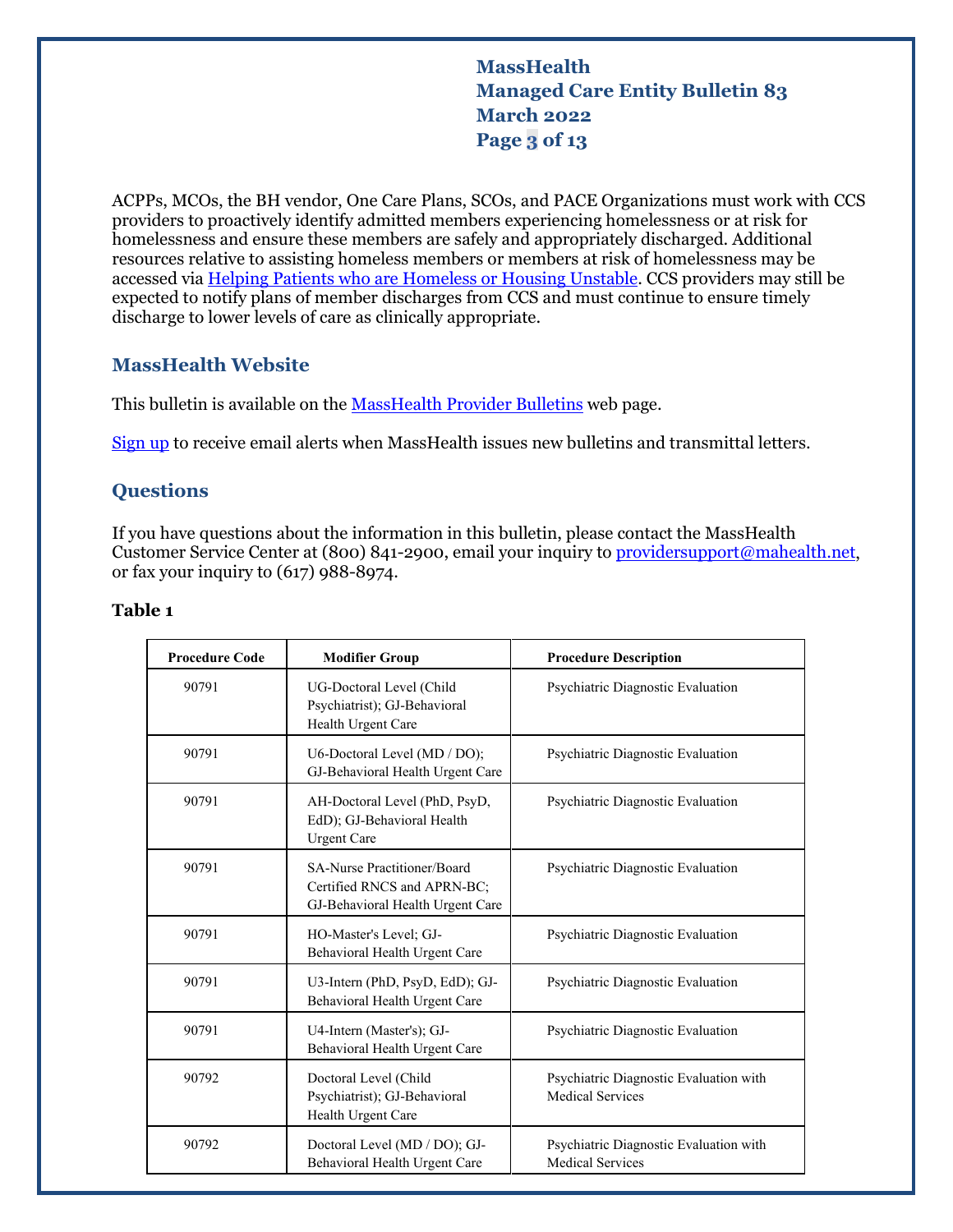# **MassHealth Managed Care Entity Bulletin 83 March 2022 Page 4 of 13**

| <b>Procedure Code</b> | <b>Modifier Group</b>                                                                                                                                | <b>Procedure Description</b>                                                              |
|-----------------------|------------------------------------------------------------------------------------------------------------------------------------------------------|-------------------------------------------------------------------------------------------|
| 90792                 | Nurse Practitioner/Board Certified<br>RNCS and APRN-BC; GJ-<br>Behavioral Health Urgent Care                                                         | Psychiatric Diagnostic Evaluation with<br><b>Medical Services</b>                         |
| 90832                 | Doctoral Level (Child Psychiatrist);<br>GJ-Behavioral Health Urgent Care                                                                             | Individual Psychotherapy, approximately<br>20-30 minutes                                  |
| 90832                 | Doctoral Level (MD / DO); GJ-<br>Behavioral Health Urgent Care                                                                                       | Individual Psychotherapy, approximately<br>20-30 minutes                                  |
| 90832                 | Doctoral Level (PhD, PsyD, EdD);<br>GJ-Behavioral Health Urgent Care                                                                                 | Individual Psychotherapy, approximately<br>20-30 minutes                                  |
| 90832                 | Nurse Practitioner/Board Certified<br>RNCS and APRN-BC; GJ-<br>Behavioral Health Urgent Care                                                         | Individual Psychotherapy, approximately<br>20-30 minutes                                  |
| 90832                 | Master's Level; GJ-Behavioral<br>Health Urgent Care                                                                                                  | Individual Psychotherapy, approximately<br>20-30 minutes                                  |
| 90832                 | Addiction Counselor; GJ-<br>Behavioral Health Urgent Care                                                                                            | Individual Psychotherapy, approximately<br>20-30 minutes                                  |
| 90832                 | Intern (PhD, PsyD, EdD); GJ-<br>Behavioral Health Urgent Care                                                                                        | Individual Psychotherapy, approximately<br>20-30 minutes                                  |
| 90832                 | Intern (Master's); GJ-Behavioral<br>Health Urgent Care                                                                                               | Individual Psychotherapy, approximately<br>20-30 minutes                                  |
| 90833                 | Doctoral Level (MD / DO); GJ-<br>Behavioral Health Urgent Care                                                                                       | Psychotherapy, 30 minutes, when<br>Performed with an Evaluation and<br>Management Service |
| 90833                 | Nurse Practitioner/Board Certified<br>RNCS and APRN-BC; GJ-<br>Behavioral Health Urgent Care                                                         | Psychotherapy, 30 minutes, when<br>Performed with an Evaluation and<br>Management Service |
| 90834                 | Doctoral Level (Child Psychiatrist);<br>GJ-Behavioral Health Urgent Care                                                                             | Individual Psychotherapy, approximately<br>45 minutes                                     |
| 90834                 | Doctoral Level (MD / DO); GJ-<br>Behavioral Health Urgent Care                                                                                       | Individual Psychotherapy, approximately<br>45 minutes                                     |
| 90834                 | Doctoral Level (PhD, PsyD, EdD);<br>GJ-Behavioral Health Urgent Care                                                                                 | Individual Psychotherapy, approximately<br>45 minutes                                     |
| 90834                 | Nurse Practitioner/Board Certified<br>RNCS and APRN-BC; GJ-<br>Behavioral Health Urgent Care                                                         | Individual Psychotherapy, approximately<br>45 minutes                                     |
| 90834                 | Master's Level; GJ-Behavioral<br>Health Urgent Care                                                                                                  | Individual Psychotherapy, approximately<br>45 minutes                                     |
| 90834                 | Master's Level (Licensed Alcohol<br>and Drug Counselor 1 and<br>Supervised Master's Level<br>Clinicians); GJ-Behavioral Health<br><b>Urgent Care</b> | Individual Psychotherapy, approximately<br>45 minutes                                     |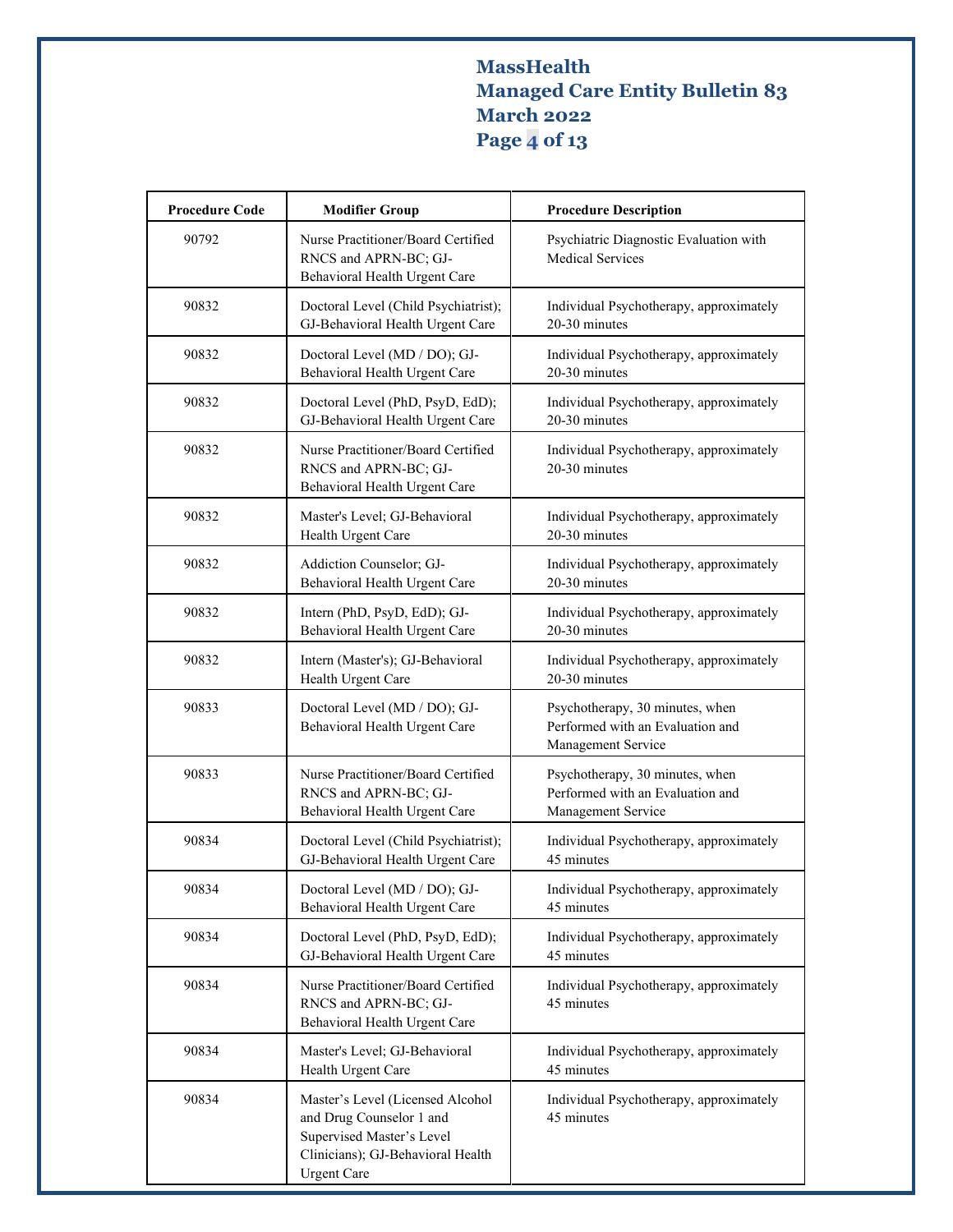# **MassHealth Managed Care Entity Bulletin 83 March 2022 Page 5 of 13**

| <b>Procedure Code</b> | <b>Modifier Group</b>                                                                                                                                | <b>Procedure Description</b>                                                              |
|-----------------------|------------------------------------------------------------------------------------------------------------------------------------------------------|-------------------------------------------------------------------------------------------|
| 90834                 | Intern (PhD, PsyD, EdD); GJ-<br>Behavioral Health Urgent Care                                                                                        | Individual Psychotherapy, approximately<br>45 minutes                                     |
| 90834                 | Intern (Master's); GJ-Behavioral<br>Health Urgent Care                                                                                               | Individual Psychotherapy, approximately<br>45 minutes                                     |
| 90836                 | Doctoral Level (MD / DO); GJ-<br>Behavioral Health Urgent Care                                                                                       | Psychotherapy, 45 minutes, when<br>Performed with an Evaluation and<br>Management Service |
| 90836                 | Nurse Practitioner/Board Certified<br>RNCS and APRN-BC; GJ-<br>Behavioral Health Urgent Care                                                         | Psychotherapy, 45 minutes, when<br>Performed with an Evaluation and<br>Management Service |
| 90837                 | Doctoral Level (Child Psychiatrist);<br>GJ-Behavioral Health Urgent Care                                                                             | Psychotherapy, 60 minutes                                                                 |
| 90837                 | Doctoral Level (MD / DO); GJ-<br>Behavioral Health Urgent Care                                                                                       | Psychotherapy, 60 minutes                                                                 |
| 90837                 | Doctoral Level (PhD, PsyD, EdD);<br>GJ-Behavioral Health Urgent Care                                                                                 | Psychotherapy, 60 minutes                                                                 |
| 90837                 | Nurse Practitioner/Board Certified<br>RNCS and APRN-BC; GJ-<br>Behavioral Health Urgent Care                                                         | Psychotherapy, 60 minutes                                                                 |
| 90837                 | Master's Level; GJ-Behavioral<br>Health Urgent Care                                                                                                  | Psychotherapy, 60 minutes                                                                 |
| 90837                 | Master's Level (Licensed Alcohol<br>and Drug Counselor 1 and<br>Supervised Master's Level<br>Clinicians); GJ-Behavioral Health<br><b>Urgent Care</b> | Individual Psychotherapy, approximately<br>60 minutes                                     |
| 90837                 | Intern (PhD, PsyD, EdD); GJ-<br>Behavioral Health Urgent Care                                                                                        | Psychotherapy, 60 minutes                                                                 |
| 90837                 | Intern (Master's); GJ-Behavioral<br>Health Urgent Care                                                                                               | Psychotherapy, 60 minutes                                                                 |
| 90847                 | Doctoral Level (Child Psychiatrist);<br>GJ-Behavioral Health Urgent Care                                                                             | Family Psychotherapy (conjoint<br>psychotherapy) (with patient present)                   |
| 90847                 | Doctoral Level (MD / DO); GJ-<br>Behavioral Health Urgent Care                                                                                       | Family Psychotherapy (conjoint<br>psychotherapy) (with patient present)                   |
| 90847                 | Doctoral Level (PhD, PsyD, EdD);<br>GJ-Behavioral Health Urgent Care                                                                                 | Family Psychotherapy (conjoint<br>psychotherapy) (with patient present)                   |
| 90847                 | Nurse Practitioner/Board Certified<br>RNCS and APRN-BC; GJ-<br>Behavioral Health Urgent Care                                                         | Family Psychotherapy (conjoint<br>psychotherapy) (with patient present)                   |
| 90847                 | Master's Level; GJ-Behavioral<br>Health Urgent Care                                                                                                  | Family Psychotherapy (conjoint<br>psychotherapy) (with patient present)                   |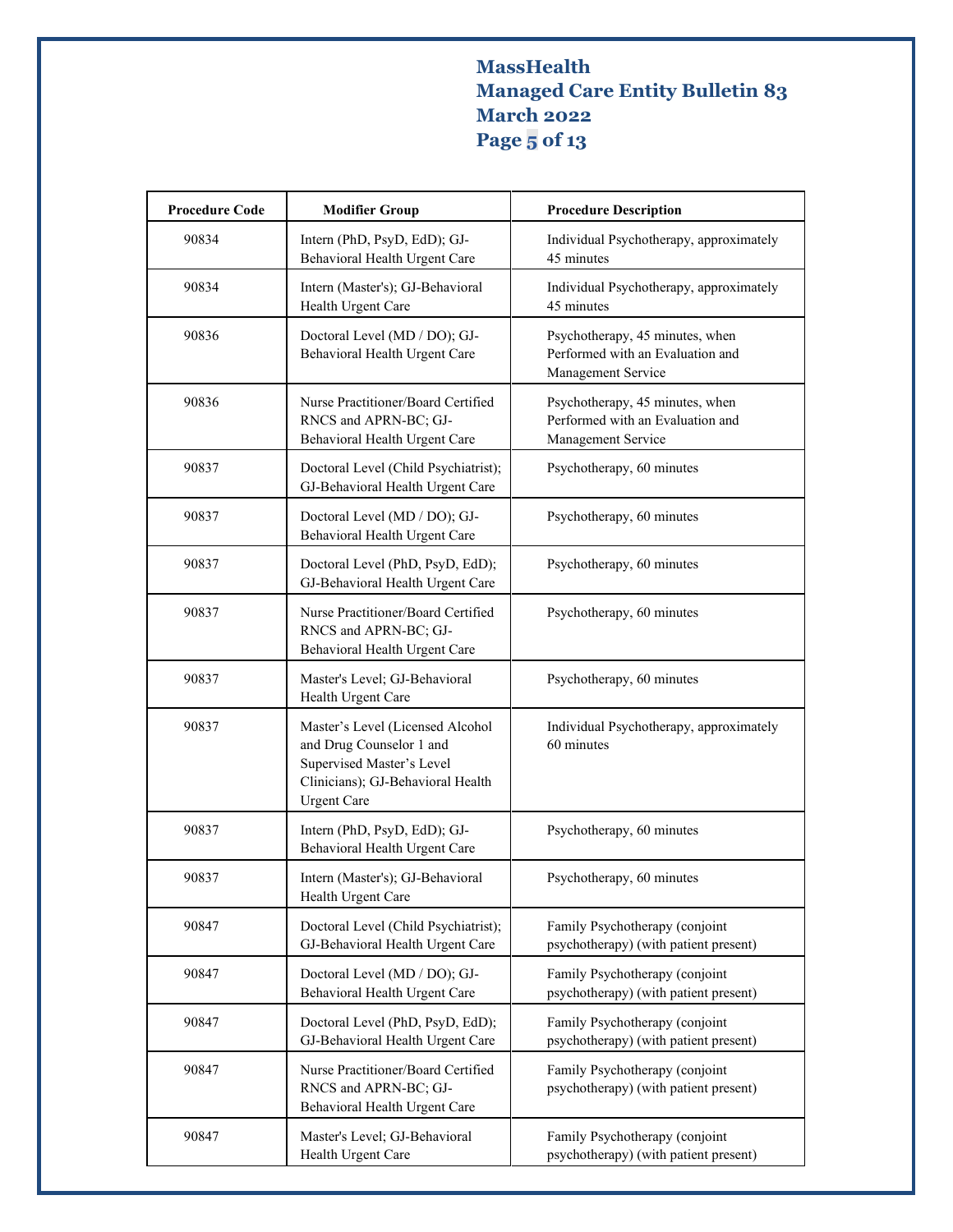# **MassHealth Managed Care Entity Bulletin 83 March 2022 Page 6 of 13**

| <b>Procedure Code</b> | <b>Modifier Group</b>                                                                                                                                | <b>Procedure Description</b>                                                                                                                    |
|-----------------------|------------------------------------------------------------------------------------------------------------------------------------------------------|-------------------------------------------------------------------------------------------------------------------------------------------------|
| 90847                 | Master's Level (Licensed Alcohol<br>and Drug Counselor 1 and<br>Supervised Master's Level<br>Clinicians); GJ-Behavioral Health<br><b>Urgent Care</b> | Family Psychotherapy (conjoint<br>psychotherapy) (with patient present)                                                                         |
| 90847                 | Intern (PhD, PsyD, EdD); GJ-<br>Behavioral Health Urgent Care                                                                                        | Family Psychotherapy (conjoint<br>psychotherapy) (with patient present)                                                                         |
| 90847                 | Intern (Master's); GJ-Behavioral<br>Health Urgent Care                                                                                               | Family Psychotherapy (conjoint<br>psychotherapy) (with patient present)                                                                         |
| 90853                 | Doctoral Level (Child Psychiatrist);<br>GJ-Behavioral Health Urgent Care                                                                             | Group psychotherapy (other than of a<br>multiple-family group)                                                                                  |
| 90853                 | Doctoral Level (MD / DO); GJ-<br>Behavioral Health Urgent Care                                                                                       | Group psychotherapy (other than of a<br>multiple-family group)                                                                                  |
| 90853                 | Doctoral Level (PhD, PsyD, EdD);<br>GJ-Behavioral Health Urgent Care                                                                                 | Group psychotherapy (other than of a<br>multiple-family group)                                                                                  |
| 90853                 | Nurse Practitioner/Board Certified<br>RNCS and APRN-BC; GJ-<br>Behavioral Health Urgent Care                                                         | Group psychotherapy (other than of a<br>multiple-family group)                                                                                  |
| 90853                 | Master's Level; GJ-Behavioral<br>Health Urgent Care                                                                                                  | Group psychotherapy (other than of a<br>multiple-family group)                                                                                  |
| 90853                 | Master's Level (Licensed Alcohol<br>and Drug Counselor 1 and<br>Supervised Master's Level<br>Clinicians); GJ-Behavioral Health<br><b>Urgent Care</b> | Group psychotherapy (other than of a<br>multiple-family group)                                                                                  |
| 90853                 | Intern (PhD, PsyD, EdD); GJ-<br>Behavioral Health Urgent Care                                                                                        | Group psychotherapy (other than of a<br>multiple-family group)                                                                                  |
| 90853                 | Intern (Master's); GJ-Behavioral<br>Health Urgent Care                                                                                               | Group psychotherapy (other than of a<br>multiple-family group)                                                                                  |
| 90882                 | Doctoral Level (Child Psychiatrist);<br>GJ-Behavioral Health Urgent Care                                                                             | Environmental intervention for medical<br>management purposes on a psychiatric<br>patient's behalf with agencies, employers or<br>institutions. |
| 90882                 | Doctoral Level (MD / DO); GJ-<br>Behavioral Health Urgent Care                                                                                       | Environmental intervention for medical<br>management purposes on a psychiatric<br>patient's behalf with agencies, employers or<br>institutions. |
| 90882                 | Doctoral Level (PhD, PsyD, EdD);<br>GJ-Behavioral Health Urgent Care                                                                                 | Environmental intervention for medical<br>management purposes on a psychiatric<br>patient's behalf with agencies, employers or<br>institutions. |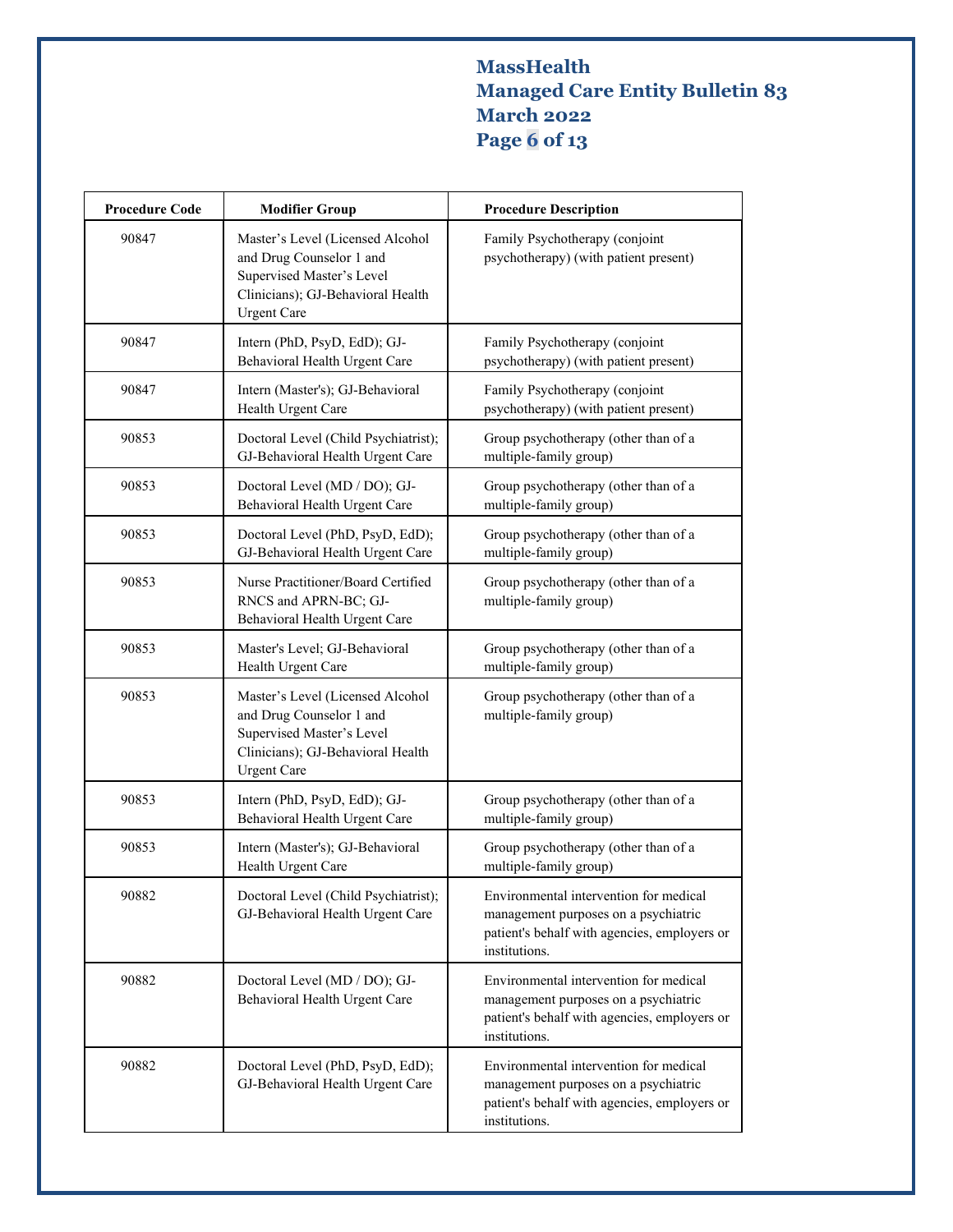# **MassHealth Managed Care Entity Bulletin 83 March 2022 Page 7 of 13**

| <b>Procedure Code</b> | <b>Modifier Group</b>                                                                        | <b>Procedure Description</b>                                                                                                                                                                                             |
|-----------------------|----------------------------------------------------------------------------------------------|--------------------------------------------------------------------------------------------------------------------------------------------------------------------------------------------------------------------------|
| 90882                 | Nurse Practitioner/Board Certified<br>RNCS and APRN-BC; GJ-<br>Behavioral Health Urgent Care | Environmental intervention for medical<br>management purposes on a psychiatric<br>patient's behalf with agencies, employers or<br>institutions.                                                                          |
| 90882                 | Master's Level; GJ-Behavioral<br>Health Urgent Care                                          | Environmental intervention for medical<br>management purposes on a psychiatric<br>patient's behalf with agencies, employers or<br>institutions.                                                                          |
| 90882                 | Intern (PhD, PsyD, EdD); GJ-<br>Behavioral Health Urgent Care                                | Environmental intervention for medical<br>management purposes on a psychiatric<br>patient's behalf with agencies, employers or<br>institutions.                                                                          |
| 90882                 | Intern (Master's); GJ-Behavioral<br>Health Urgent Care                                       | Environmental intervention for medical<br>management purposes on a psychiatric<br>patient's behalf with agencies, employers or<br>institutions.                                                                          |
| 90887                 | Doctoral Level (Child Psychiatrist);<br>GJ-Behavioral Health Urgent Care                     | Interpretation or explanation of results of<br>psychiatric, other medical examinations and<br>procedures, or other accumulated data to<br>family or other responsible persons, or<br>advising them how to assist patient |
| 90887                 | Doctoral Level (MD / DO); GJ-<br>Behavioral Health Urgent Care                               | Interpretation or explanation of results of<br>psychiatric, other medical examinations and<br>procedures, or other accumulated data to<br>family or other responsible persons, or<br>advising them how to assist patient |
| 90887                 | Doctoral Level (PhD, PsyD, EdD);<br>GJ-Behavioral Health Urgent Care                         | Interpretation or explanation of results of<br>psychiatric, other medical examinations and<br>procedures, or other accumulated data to<br>family or other responsible persons, or<br>advising them how to assist patient |
| 90887                 | Nurse Practitioner/Board Certified<br>RNCS and APRN-BC; GJ-<br>Behavioral Health Urgent Care | Interpretation or explanation of results of<br>psychiatric, other medical examinations and<br>procedures, or other accumulated data to<br>family or other responsible persons, or<br>advising them how to assist patient |
| 90887                 | Master's Level; GJ-Behavioral<br>Health Urgent Care                                          | Interpretation or explanation of results of<br>psychiatric, other medical examinations and<br>procedures, or other accumulated data to<br>family or other responsible persons, or<br>advising them how to assist patient |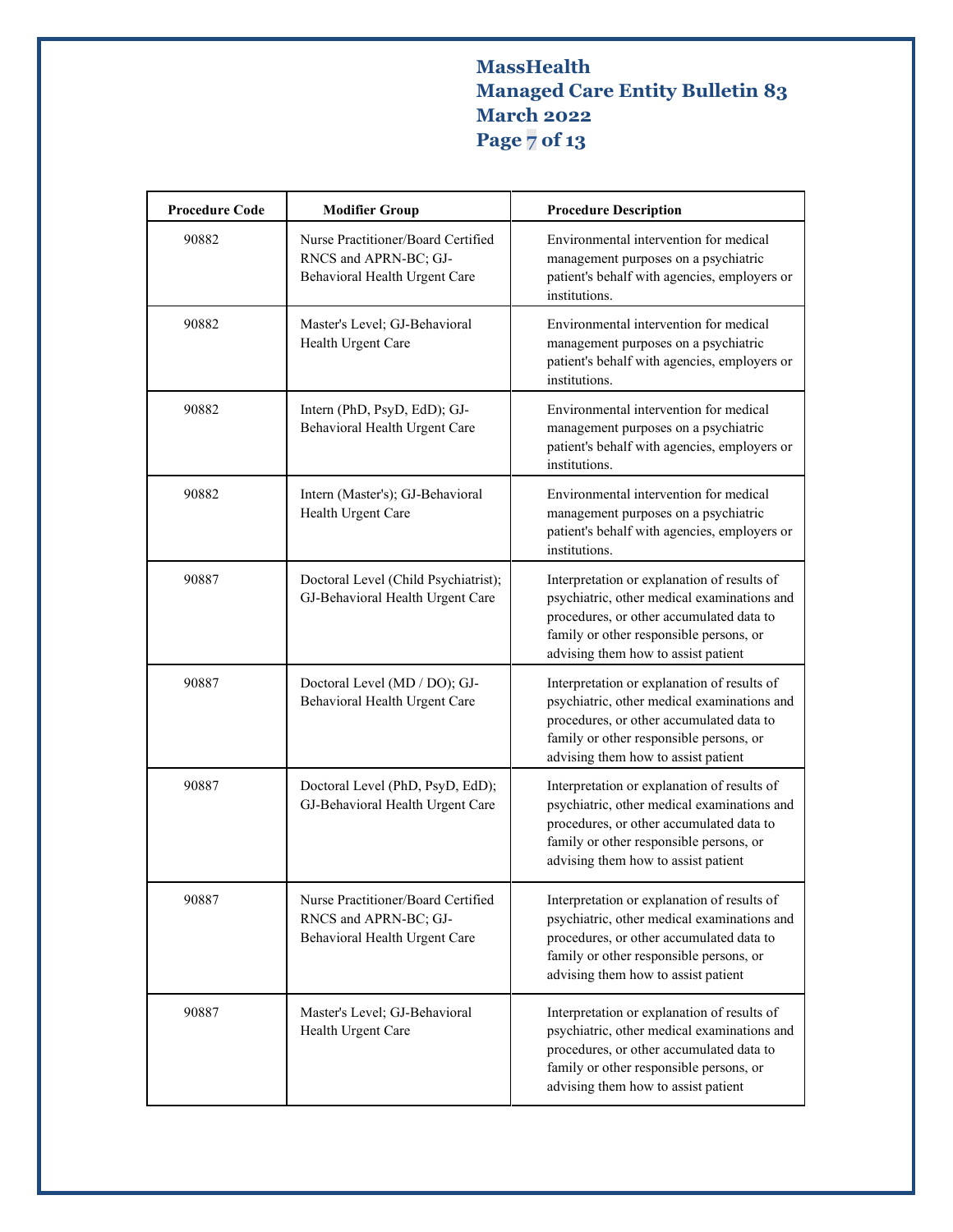# **MassHealth Managed Care Entity Bulletin 83 March 2022 Page 8 of 13**

| <b>Procedure Code</b> | <b>Modifier Group</b>                                                                        | <b>Procedure Description</b>                                                                                                                                                                                             |
|-----------------------|----------------------------------------------------------------------------------------------|--------------------------------------------------------------------------------------------------------------------------------------------------------------------------------------------------------------------------|
| 90887                 | Intern (PhD, PsyD, EdD); GJ-<br>Behavioral Health Urgent Care                                | Interpretation or explanation of results of<br>psychiatric, other medical examinations and<br>procedures, or other accumulated data to<br>family or other responsible persons, or<br>advising them how to assist patient |
| 90887                 | Intern (Master's); GJ-Behavioral<br>Health Urgent Care                                       | Interpretation or explanation of results of<br>psychiatric, other medical examinations and<br>procedures, or other accumulated data to<br>family or other responsible persons, or<br>advising them how to assist patient |
| 99202                 | Doctoral Level (Child Psychiatrist);<br>GJ-Behavioral Health Urgent Care                     | Office or other outpatient visit for the<br>evaluation and management of a new<br>patient, which requires a medically<br>appropriate history and/or examination and<br>straightforward medical decision making.          |
|                       |                                                                                              | When using time for code selection, 15-29<br>minutes of total time is spent on the date of<br>the encounter.                                                                                                             |
| 99202                 | Doctoral Level (MD / DO); GJ-<br>Behavioral Health Urgent Care                               | Office or other outpatient visit for the<br>evaluation and management of a new<br>patient, which requires a medically<br>appropriate history and/or examination and<br>straightforward medical decision making.          |
|                       |                                                                                              | When using time for code selection, 15-29<br>minutes of total time is spent on the date of<br>the encounter.                                                                                                             |
| 99202                 | Nurse Practitioner/Board Certified<br>RNCS and APRN-BC; GJ-<br>Behavioral Health Urgent Care | Office or other outpatient visit for the<br>evaluation and management of a new<br>patient, which requires a medically<br>appropriate history and/or examination and<br>straightforward medical decision making.          |
|                       |                                                                                              | When using time for code selection, 15-29<br>minutes of total time is spent on the date of<br>the encounter.                                                                                                             |
| 99203                 | Doctoral Level (Child<br>Psychiatrist); GJ-Behavioral Health<br><b>Urgent Care</b>           | Office or other outpatient visit for the<br>evaluation and management of a new<br>patient, which requires a medically<br>appropriate history and/or examination and<br>low level of medical decision making.             |
|                       |                                                                                              | When using time for code selection, 30-44<br>minutes of total time is spent on the date of<br>the encounter.                                                                                                             |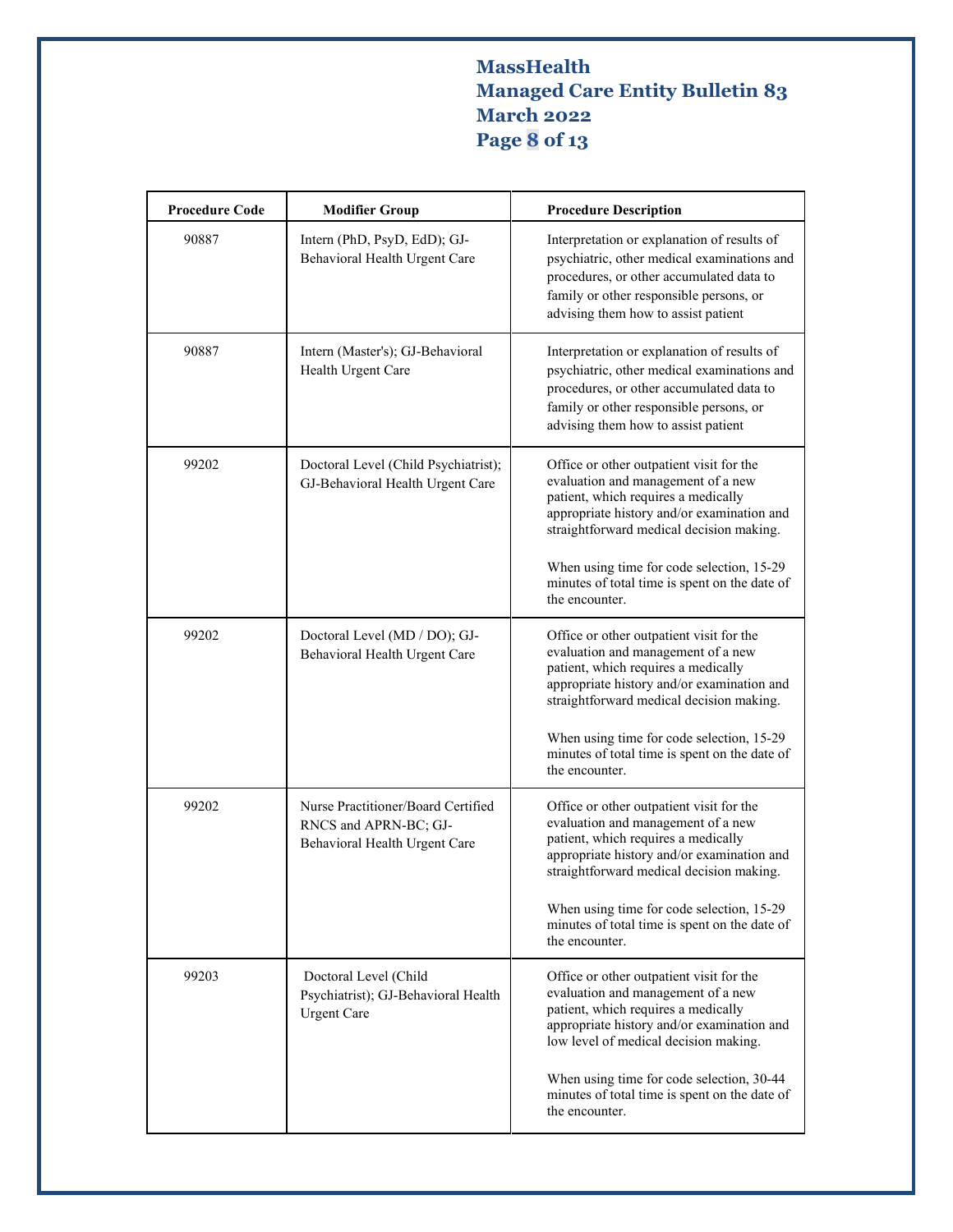# **MassHealth Managed Care Entity Bulletin 83 March 2022 Page 9 of 13**

| <b>Procedure Code</b> | <b>Modifier Group</b>                                                                        | <b>Procedure Description</b>                                                                                                                                                                                      |
|-----------------------|----------------------------------------------------------------------------------------------|-------------------------------------------------------------------------------------------------------------------------------------------------------------------------------------------------------------------|
| 99203                 | Doctoral Level (MD / DO); GJ-<br>Behavioral Health Urgent Care                               | Office or other outpatient visit for the<br>evaluation and management of a new<br>patient, which requires a medically<br>appropriate history and/or examination and<br>low level of medical decision making.      |
|                       |                                                                                              | When using time for code selection, 30-44<br>minutes of total time is spent on the date of<br>the encounter.                                                                                                      |
| 99203                 | Nurse Practitioner/Board Certified<br>RNCS and APRN-BC; GJ-<br>Behavioral Health Urgent Care | Office or other outpatient visit for the<br>evaluation and management of a new<br>patient, which requires a medically<br>appropriate history and/or examination and<br>low level of medical decision making.      |
|                       |                                                                                              | When using time for code selection, 30-44<br>minutes of total time is spent on the date of<br>the encounter.                                                                                                      |
| 99204                 | Doctoral Level (Child Psychiatrist);<br>GJ-Behavioral Health Urgent Care                     | Office or other outpatient visit for the<br>evaluation and management of a new<br>patient, which requires a medically<br>appropriate history and/or examination and<br>moderate level of medical decision making. |
|                       |                                                                                              | When using time for code selection, 45-59<br>minutes of total time is spent on the date of<br>the encounter.                                                                                                      |
| 99204                 | Doctoral Level (MD / DO); GJ-<br>Behavioral Health Urgent Care                               | Office or other outpatient visit for the<br>evaluation and management of a new<br>patient, which requires a medically<br>appropriate history and/or examination and<br>moderate level of medical decision making. |
|                       |                                                                                              | When using time for code selection, 45-59<br>minutes of total time is spent on the date of<br>the encounter.                                                                                                      |
| 99204                 | Nurse Practitioner/Board Certified<br>RNCS and APRN-BC; GJ-<br>Behavioral Health Urgent Care | Office or other outpatient visit for the<br>evaluation and management of a new<br>patient, which requires a medically<br>appropriate history and/or examination and<br>moderate level of medical decision making. |
|                       |                                                                                              | When using time for code selection, 45-59<br>minutes of total time is spent on the date of<br>the encounter.                                                                                                      |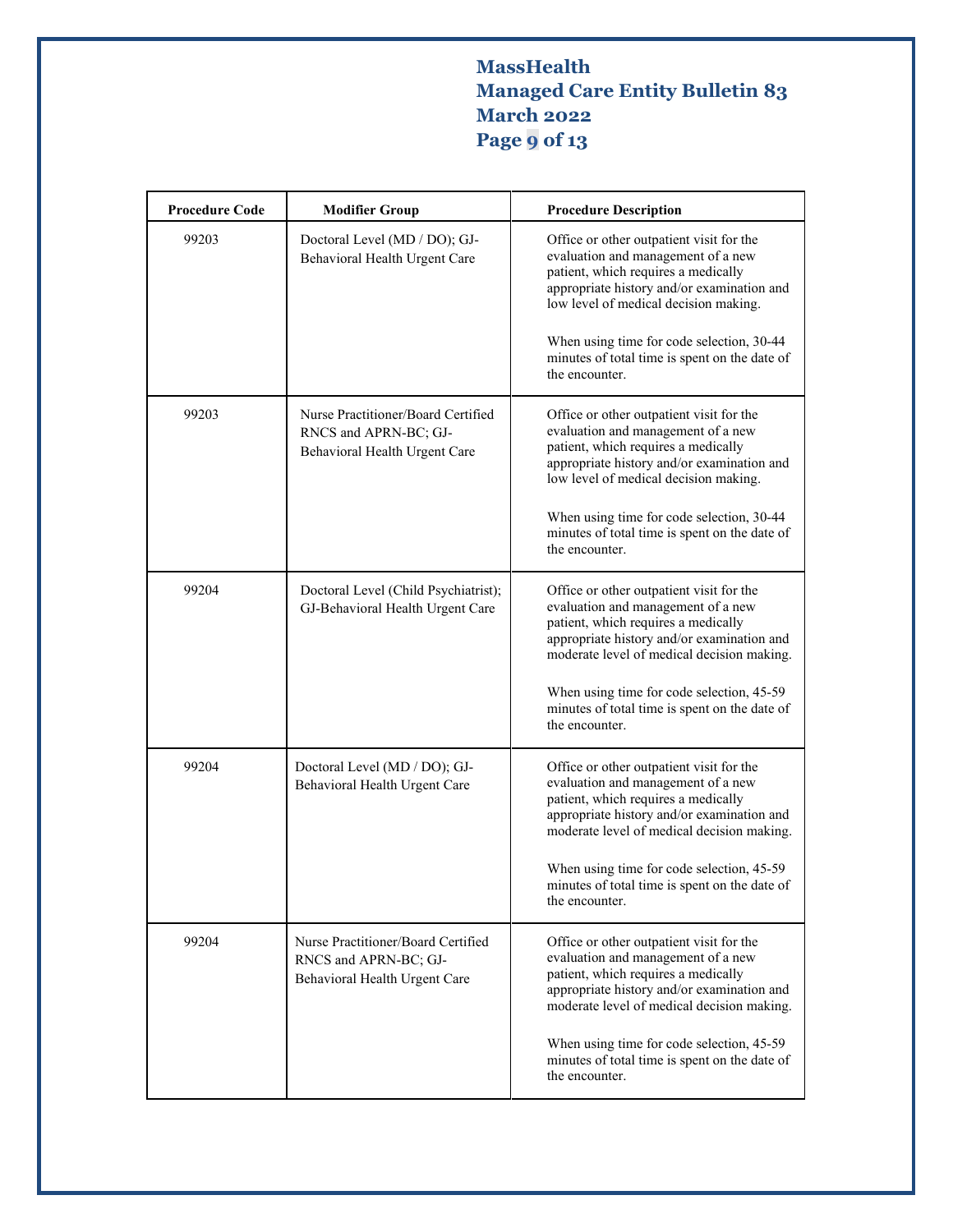# **MassHealth Managed Care Entity Bulletin 83 March 2022 Page 10 of 13**

| <b>Procedure Code</b> | <b>Modifier Group</b>                                                                        | <b>Procedure Description</b>                                                                                                                                                                                                                               |
|-----------------------|----------------------------------------------------------------------------------------------|------------------------------------------------------------------------------------------------------------------------------------------------------------------------------------------------------------------------------------------------------------|
| 99205                 | Doctoral Level (Child Psychiatrist);<br>GJ-Behavioral Health Urgent Care                     | Office or other outpatient visit for the<br>evaluation and management of a new<br>patient, which requires a medically<br>appropriate history and/or examination and<br>a high level of medical decision making.                                            |
|                       |                                                                                              | When using time for code selection, 60-74<br>minutes of total time is spent on the date of<br>the encounter.                                                                                                                                               |
| 99205                 | Doctoral Level (MD / DO); GJ-<br>Behavioral Health Urgent Care                               | Office or other outpatient visit for the<br>evaluation and management of a new<br>patient, which requires a medically<br>appropriate history and/or examination and<br>a high level of medical decision making.                                            |
|                       |                                                                                              | When using time for code selection, 60-74<br>minutes of total time is spent on the date of<br>the encounter.                                                                                                                                               |
| 99205                 | Nurse Practitioner/Board Certified<br>RNCS and APRN-BC; GJ-<br>Behavioral Health Urgent Care | Office or other outpatient visit for the<br>evaluation and management of a new<br>patient, which requires a medically<br>appropriate history and/or examination and<br>a high level of medical decision making.                                            |
|                       |                                                                                              | When using time for code selection, 60-74<br>minutes of total time is spent on the date of<br>the encounter.                                                                                                                                               |
| 99211                 | Doctoral Level (Child Psychiatrist);<br>GJ-Behavioral Health Urgent Care                     | Office or other outpatient visit for the<br>evaluation and management of an<br>established patient, that may not require the<br>presence of a physician or other qualified<br>health care professional. Usually, the<br>presenting problem(s) are minimal. |
| 99211                 | Doctoral Level (MD / DO); GJ-<br>Behavioral Health Urgent Care                               | Office or other outpatient visit for the<br>evaluation and management of an<br>established patient, that may not require the<br>presence of a physician or other qualified<br>health care professional. Usually, the<br>presenting problem(s) are minimal. |
| 99211                 | Nurse Practitioner/Board Certified<br>RNCS and APRN-BC; GJ-<br>Behavioral Health Urgent Care | Office or other outpatient visit for the<br>evaluation and management of an<br>established patient, that may not require the<br>presence of a physician or other qualified<br>health care professional. Usually, the<br>presenting problem(s) are minimal. |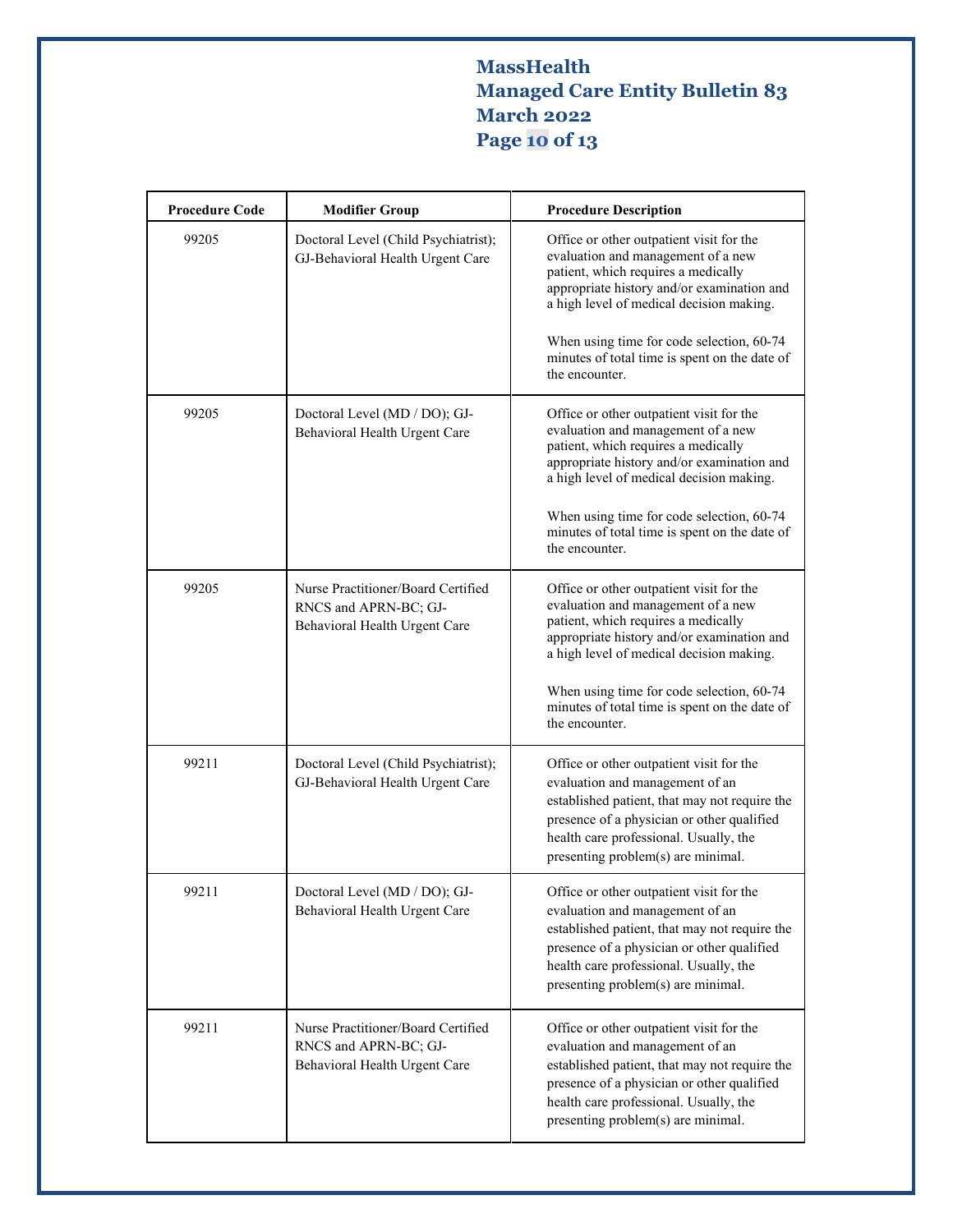# **MassHealth Managed Care Entity Bulletin 83 March 2022 Page 11 of 13**

| <b>Procedure Code</b> | <b>Modifier Group</b>                                                                        | <b>Procedure Description</b>                                                                                                                                                                                                |
|-----------------------|----------------------------------------------------------------------------------------------|-----------------------------------------------------------------------------------------------------------------------------------------------------------------------------------------------------------------------------|
| 99212                 | Doctoral Level (Child Psychiatrist);<br>GJ-Behavioral Health Urgent Care                     | Office or other outpatient visit for the<br>evaluation and management of an<br>established patient, which requires a<br>medically appropriate history and/or<br>examination and straightforward medical<br>decision making. |
|                       |                                                                                              | When using time for code selection, 10-19<br>minutes of total time is spent on the date of<br>the encounter.                                                                                                                |
| 99212                 | Doctoral Level (MD / DO); GJ-<br>Behavioral Health Urgent Care                               | Office or other outpatient visit for the<br>evaluation and management of an<br>established patient, which requires a<br>medically appropriate history and/or<br>examination and straightforward medical<br>decision making. |
|                       |                                                                                              | When using time for code selection, 10-19<br>minutes of total time is spent on the date of<br>the encounter.                                                                                                                |
| 99212                 | Nurse Practitioner/Board Certified<br>RNCS and APRN-BC; GJ-<br>Behavioral Health Urgent Care | Office or other outpatient visit for the<br>evaluation and management of an<br>established patient, which requires a<br>medically appropriate history and/or<br>examination and straightforward medical<br>decision making. |
|                       |                                                                                              | When using time for code selection, 10-19<br>minutes of total time is spent on the date of<br>the encounter.                                                                                                                |
| 99213                 | Doctoral Level (Child Psychiatrist);<br>GJ-Behavioral Health Urgent Care                     | Office or other outpatient visit for the<br>evaluation and management of an<br>established patient, which requires a<br>medically appropriate history and/or<br>examination and a low level of medical<br>decision making.  |
|                       |                                                                                              | When using time for code selection, 20-29<br>minutes of total time is spent on the date of<br>the encounter.                                                                                                                |
| 99213                 | Doctoral Level (MD / DO); GJ-<br>Behavioral Health Urgent Care                               | Office or other outpatient visit for the<br>evaluation and management of an<br>established patient, which requires a<br>medically appropriate history and/or<br>examination and a low level of medical<br>decision making.  |
|                       |                                                                                              | When using time for code selection, 20-29<br>minutes of total time is spent on the date of<br>the encounter.                                                                                                                |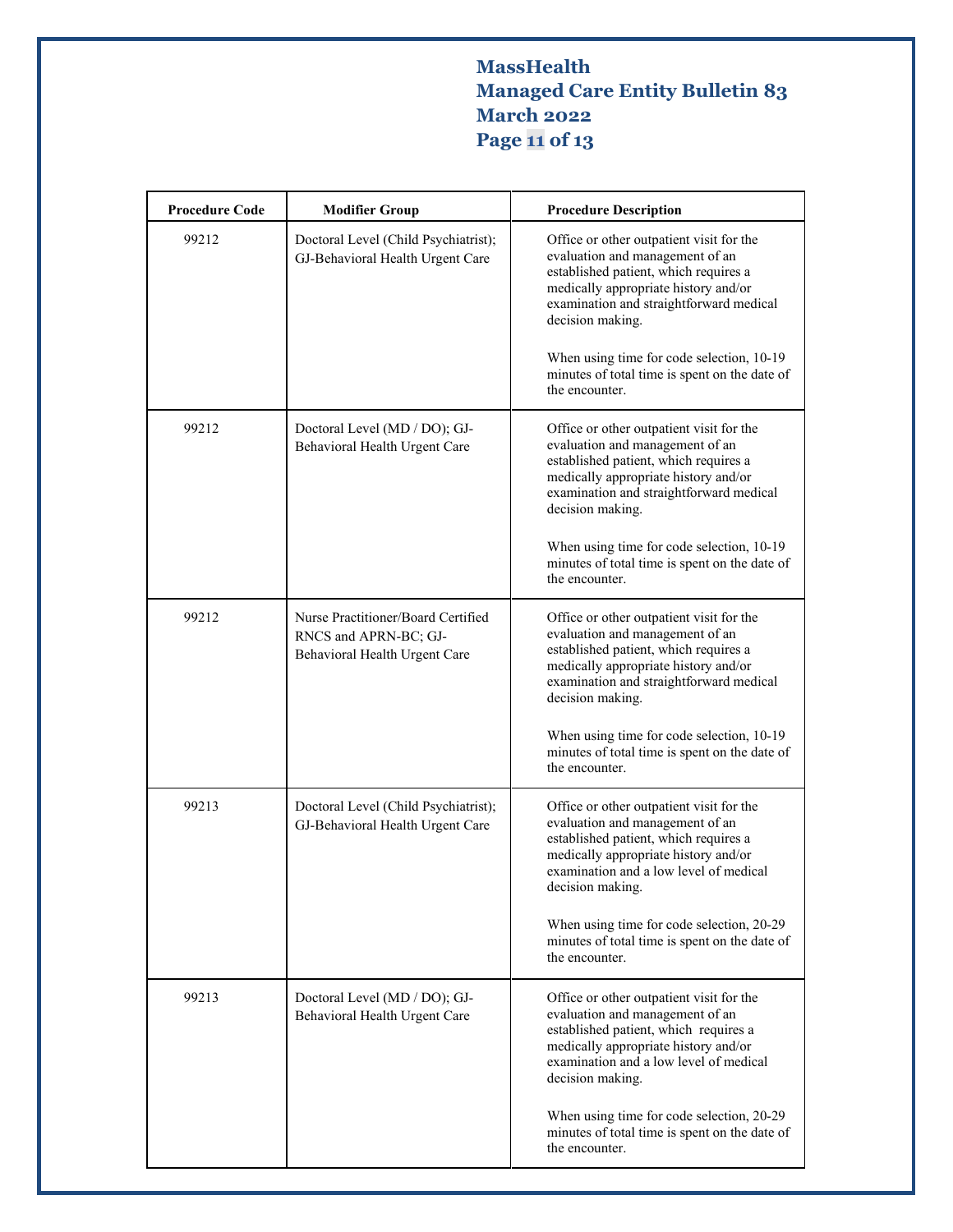# **MassHealth Managed Care Entity Bulletin 83 March 2022 Page 12 of 13**

| <b>Procedure Code</b> | <b>Modifier Group</b>                                                                        | <b>Procedure Description</b>                                                                                                                                                                                               |
|-----------------------|----------------------------------------------------------------------------------------------|----------------------------------------------------------------------------------------------------------------------------------------------------------------------------------------------------------------------------|
| 99213                 | Nurse Practitioner/Board Certified<br>RNCS and APRN-BC; GJ-<br>Behavioral Health Urgent Care | Office or other outpatient visit for the<br>evaluation and management of an<br>established patient, which requires a<br>medically appropriate history and/or<br>examination and a low level of medical<br>decision making. |
|                       |                                                                                              | When using time for code selection, 20-29<br>minutes of total time is spent on the date of<br>the encounter.                                                                                                               |
| 99214                 | Doctoral Level (Child Psychiatrist);<br>GJ-Behavioral Health Urgent Care                     | Office or other outpatient visit for the<br>evaluation and management of an<br>established patient, which requires a<br>medically appropriate history and/or<br>examination and a moderate level of<br>decision making.    |
|                       |                                                                                              | When using time for code selection, 30-39<br>minutes of total time is spent on the date of<br>the encounter.                                                                                                               |
| 99214                 | Doctoral Level (MD / DO); GJ-<br>Behavioral Health Urgent Care                               | Office or other outpatient visit for the<br>evaluation and management of an<br>established patient, which requires a<br>medically appropriate history and/or<br>examination and a moderate level of<br>decision making.    |
|                       |                                                                                              | When using time for code selection, 30-39<br>minutes of total time is spent on the date of<br>the encounter.                                                                                                               |
| 99214                 | Nurse Practitioner/Board Certified<br>RNCS and APRN-BC; GJ-<br>Behavioral Health Urgent Care | Office or other outpatient visit for the<br>evaluation and management of an<br>established patient, which requires a<br>medically appropriate history and/or<br>examination and a moderate level of<br>decision making.    |
|                       |                                                                                              | When using time for code selection, 30-39<br>minutes of total time is spent on the date of<br>the encounter.                                                                                                               |
| 99215                 | Doctoral Level (Child Psychiatrist);<br>GJ-Behavioral Health Urgent Care                     | Office or other outpatient visit for the<br>evaluation and management of an<br>established patient, which requires a<br>medically appropriate history and/or<br>examination and a high level of decision<br>making.        |
|                       |                                                                                              | When using time for code selection, 40-54<br>minutes of total time is spent on the date of<br>the encounter.                                                                                                               |